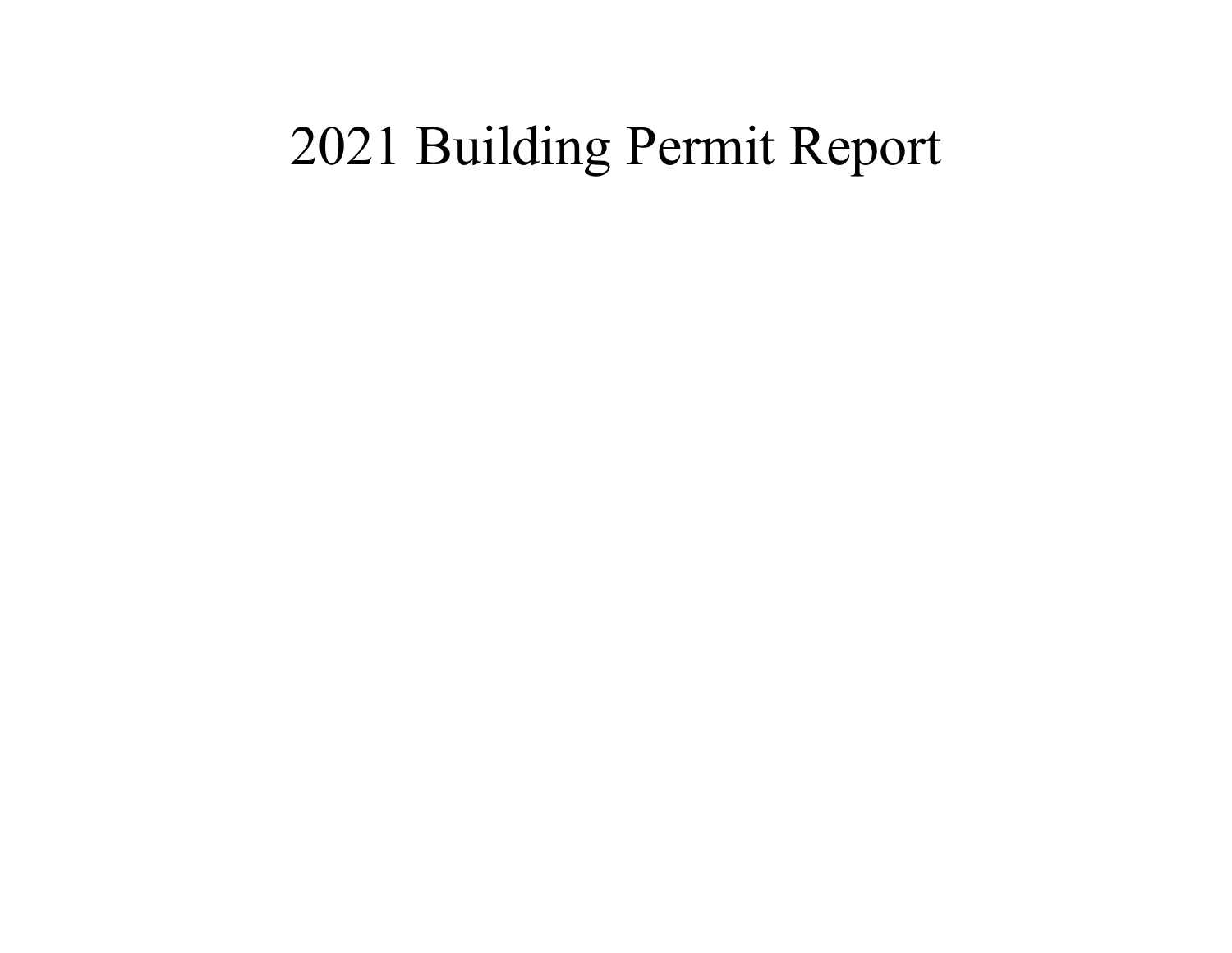#### Building Permit Numbers





|         |                | January February March |                 | April           | May             | June | July | August          | September       | October         | November        | December        | <b>Totals</b>   |
|---------|----------------|------------------------|-----------------|-----------------|-----------------|------|------|-----------------|-----------------|-----------------|-----------------|-----------------|-----------------|
| 2015    |                | 2                      | 5               | 4               | 13              | 10   | 12   | 9               | 9               | 8               | 4               | 0               | 77              |
| 2016    | $\mathbf 0$    | 2                      | 4               | 10              | 4               | 8    | 9    | 10              | 10              | 3               | 4               | 0               | 64              |
| 2017    | $\overline{2}$ | 2                      | 4               | 4               | 6               | 5    |      | 3               | 5               | 6               |                 |                 | 46              |
| 2018    | $\Omega$       |                        | 8               | 9               | 4               | 4    | 5    | 5               | 5               | 4               | 8               | 2               | 55              |
| 2019    | $\mathbf 0$    | 4                      | 2               |                 |                 |      | 6    | 8               | 5               | 4               | 2               | 2               | 48              |
| 2020    | $\Omega$       |                        | $\overline{2}$  | 10              | 3               | ◠    | 6    | 9               | 3               | 4               | 4               | 2               | 46              |
| 2021    | 4              | 3                      | –               | 8               | 9               | 4    | 6    |                 | 5               | 3               | 6               | 3               | 65              |
| Average | 0.5            | $\overline{2}$         | 4.1666<br>66667 | 7.33333<br>3333 | 5.1666<br>66667 | 6    | 7.5  | 7.333333<br>333 | 6.1666666<br>67 | 4.8333333<br>33 | 3.8333333<br>33 | 1.1666666<br>67 | 57.285714<br>29 |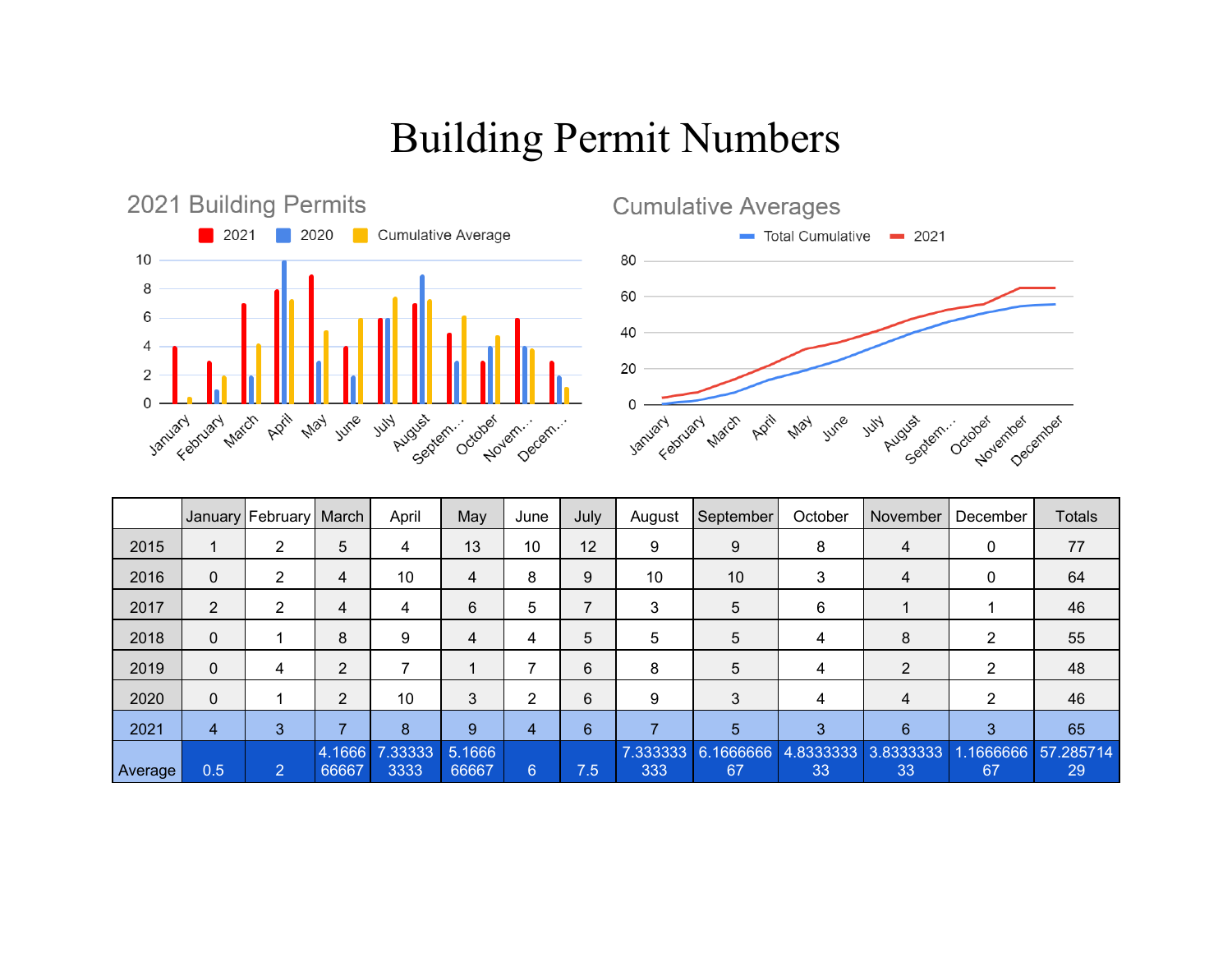



| Year | <b>Total Permits</b> |  |  |
|------|----------------------|--|--|
| 2013 | 63                   |  |  |
| 2014 | 73                   |  |  |
| 2015 | 77                   |  |  |
| 2016 | 64                   |  |  |
| 2017 | 46                   |  |  |
| 2018 | 55                   |  |  |
| 2019 | 48                   |  |  |
| 2020 | 46                   |  |  |
| 2021 | 65                   |  |  |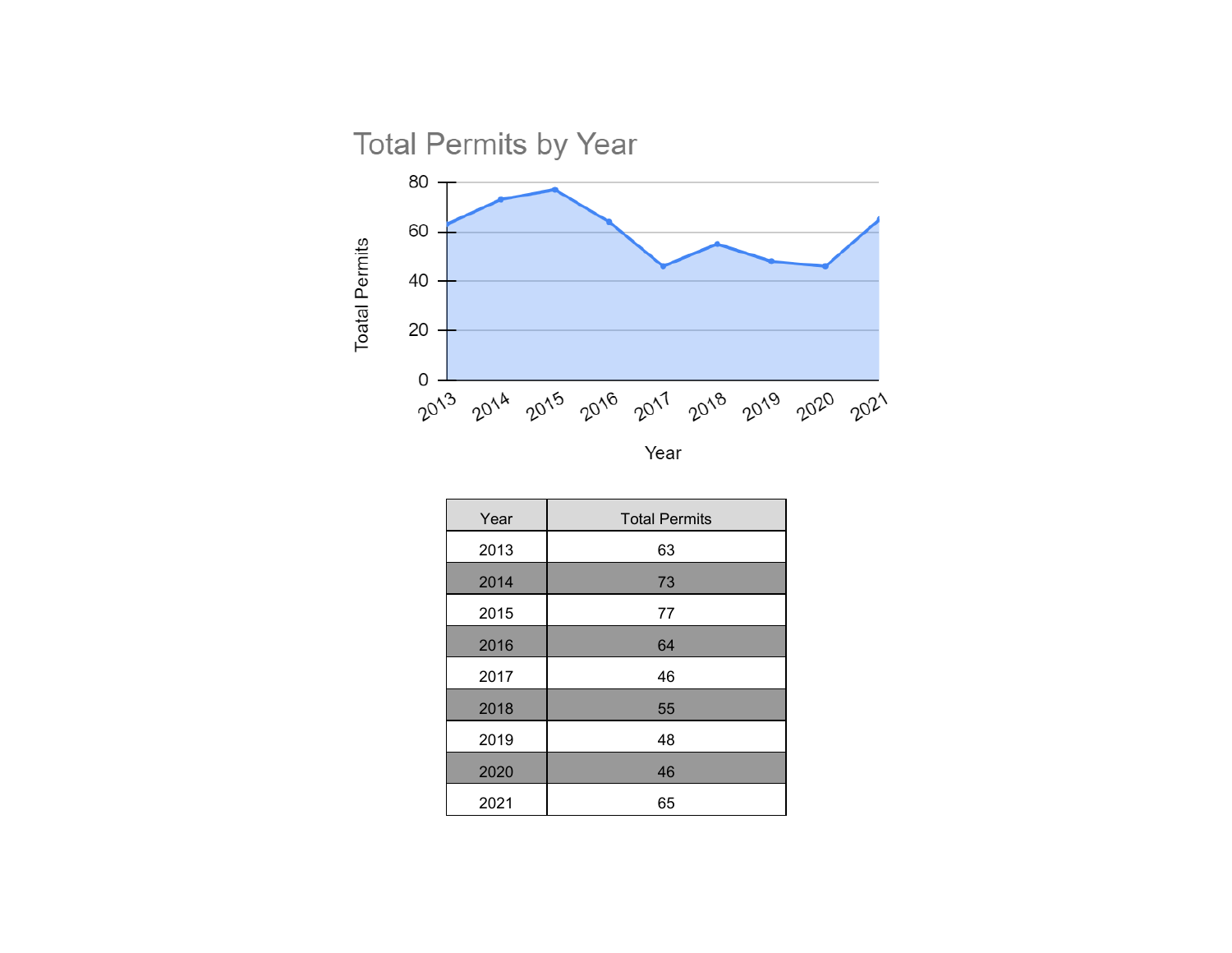# What the building permits were for



| <b>Building Permit For:</b> | 2020 | 2021 |
|-----------------------------|------|------|
| New Home                    | 12   | 22   |
| <b>Addition/Remodel</b>     | 10   | 5    |
| <b>Accessory Structure</b>  | 14   | 15   |
| <b>Ag Structures</b>        | 8    | 18   |
| Comm/Ind                    | 2    |      |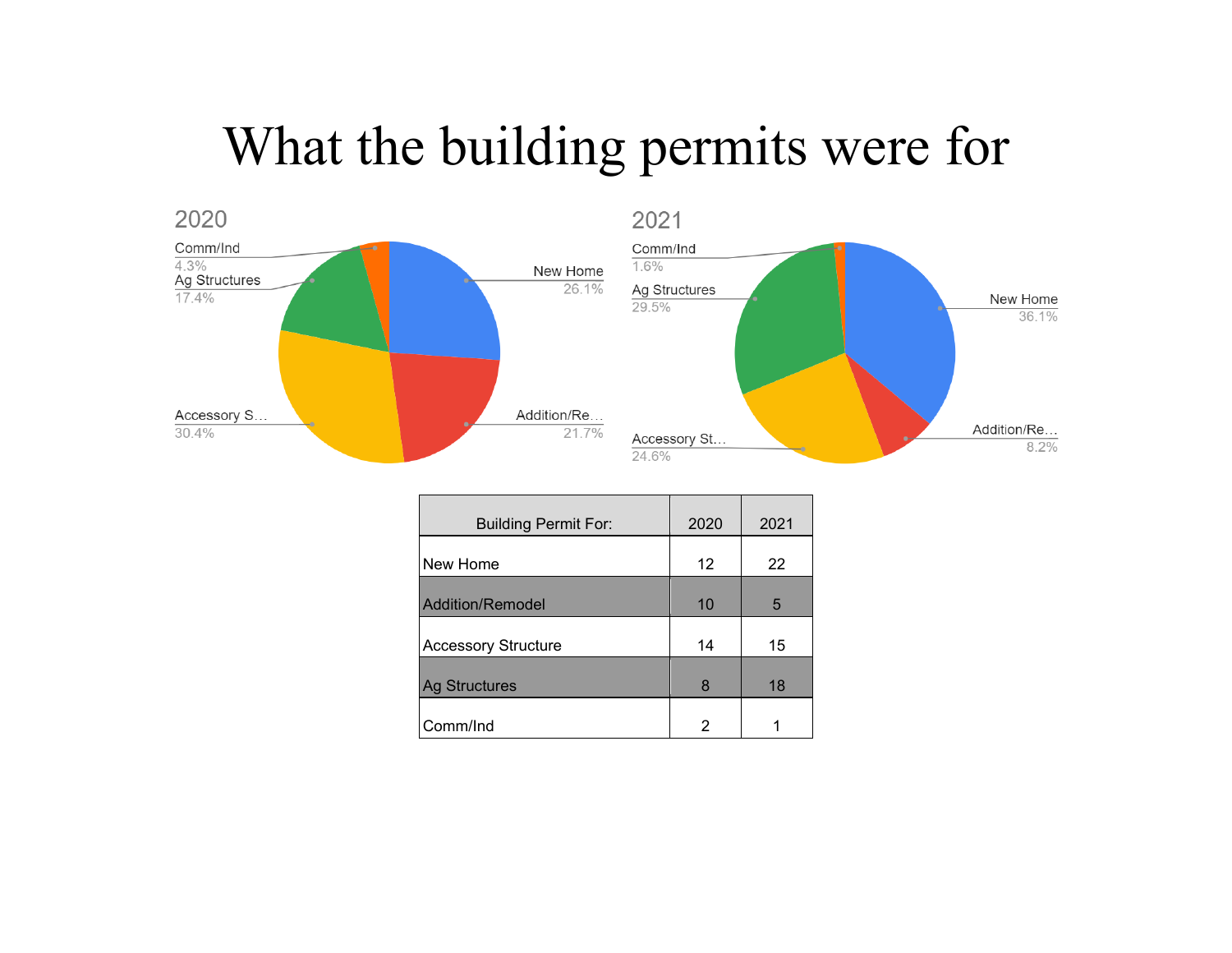### A lot of new homes this year



|      |    | Year New Homes Total Permits |
|------|----|------------------------------|
| 2013 | 11 | 63                           |
| 2014 | 14 | 73                           |
| 2015 | 8  | 77                           |
| 2016 | 7  | 64                           |
| 2017 | 14 | 46                           |
| 2018 | 10 | 55                           |
| 2019 | 9  | 48                           |
| 2020 | 12 | 46                           |
| 2021 | 22 | 65                           |

For 2021, average of \$329,136 for a new home with a total of \$7,241,000 for estimated construction costs.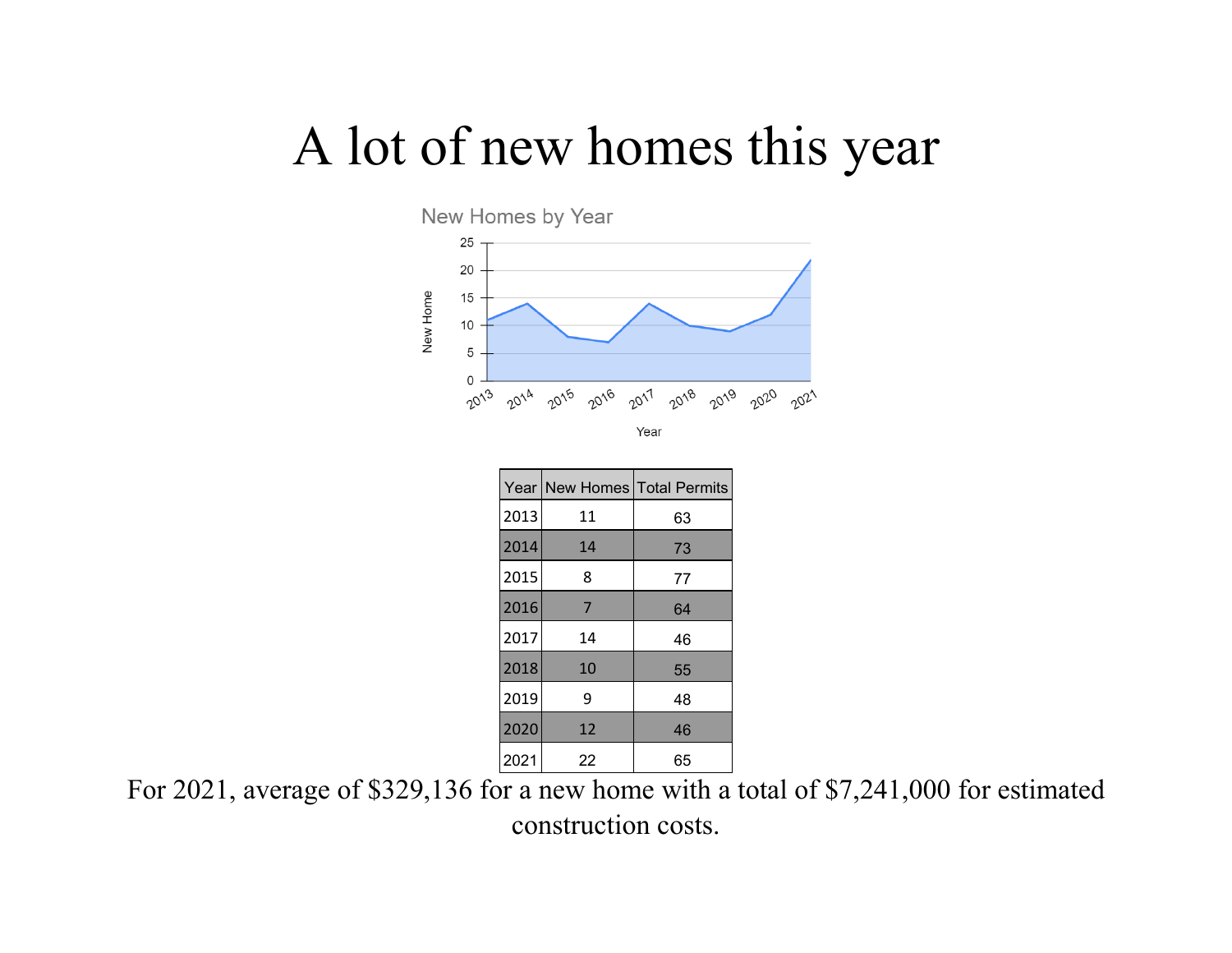## Permit value for all building permits



Year

| Year   Total |                      |
|--------------|----------------------|
|              | 2019 \$4,425,913.00  |
|              | 2020 \$4,742,892.00  |
|              | 2021 \$10,830,675.00 |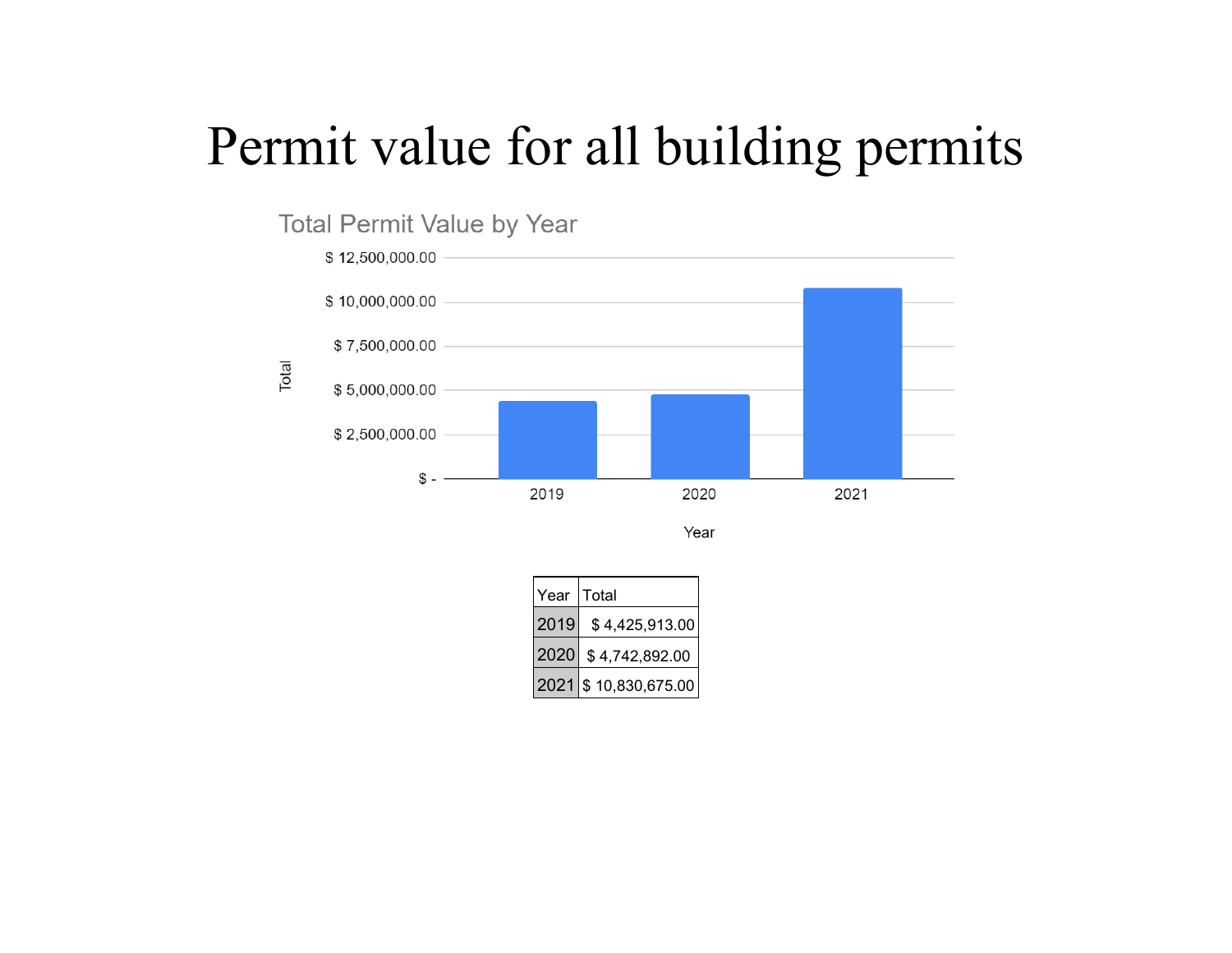## Where they are doing this

2020



\*This includes building permits, plats, 911 address, etc.